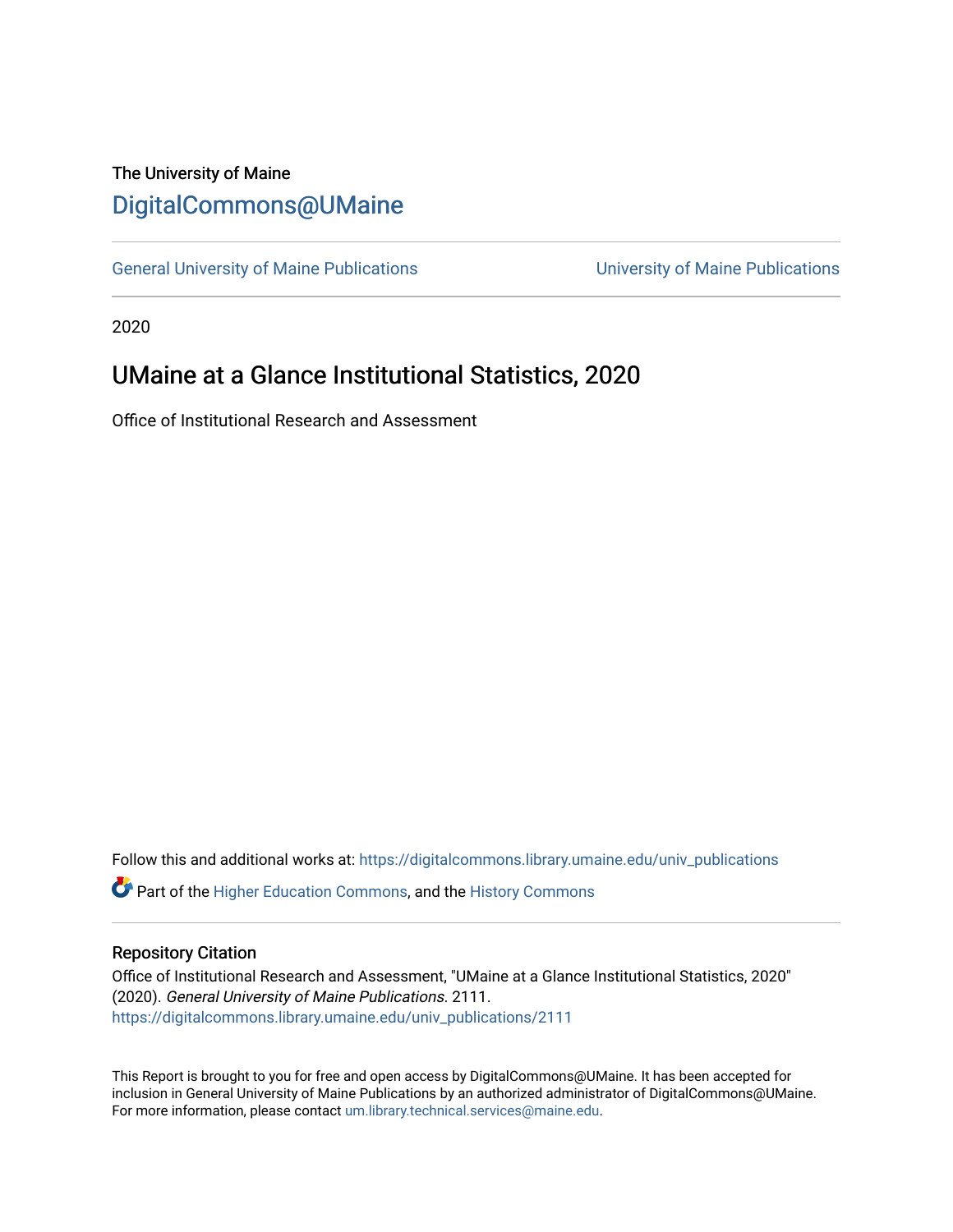

# **Enrollment Statistics**

|                              |                  | <b>Enrollment Status</b> |                 | <b>Residency</b>   | Gender |             |                | <b>Total</b> | <b>FTE</b>        |
|------------------------------|------------------|--------------------------|-----------------|--------------------|--------|-------------|----------------|--------------|-------------------|
|                              | <b>Full-time</b> | Part-time                | <b>Resident</b> | <b>Nonresident</b> | Female | <b>Male</b> | <b>Unknown</b> |              | <b>Enrollment</b> |
| Undergraduate degree-seeking | 7,836            | 1,034                    | 5,323           | 3,547              | 4,099  | 4,763       | 8              | 8,870        | 8,292             |
| Undergraduate non-degree     | 11               | 584                      | 574             | 21                 | 365    | 219         | 11             | 595          | 157               |
| Undergraduate total          | 7,847            | 1,618                    | 5,897           | 3,568              | 4,464  | 4,982       | 19             | 9,465        | 8,449             |
| Graduate degree-seeking      | 1,250            | 873                      | 1,396           | 727                | 1,266  | 832         | 25             | 2,123        | 1,269             |
| Graduate non-degree          | 13               | 140                      | 146             |                    | 111    | 37          | 5              | 153          | 55                |
| <b>Graduate total</b>        | 1,263            | 1,013                    | 1,542           | 734                | 1,377  | 869         | 30             | 2,276        | 1,324             |
| <b>UMaine total</b>          | 9,110            | 2,631                    | 7,439           | 4,302              | 5,841  | 5,851       | 49             | 11,741       | 9,773             |

(Students represent all 50 states, District of Columbia, Puerto Rico, the Virgin Islands, Northern Marianas, and 76 countries.)

|                                | Undergraduate Enrollment by Ethnicity |                |                                                 |                | <b>Graduate Enrollment by Ethnicity</b> |              |                          |                                                 |                          |               |               |                          |
|--------------------------------|---------------------------------------|----------------|-------------------------------------------------|----------------|-----------------------------------------|--------------|--------------------------|-------------------------------------------------|--------------------------|---------------|---------------|--------------------------|
|                                | <b>Degree Seeking</b>                 |                | <b>Degree and Non-Degree</b><br><b>Students</b> |                | <b>Degree Seeking</b>                   |              |                          | <b>Degree and Non-Degree</b><br><b>Students</b> |                          |               |               |                          |
|                                | Full-<br>time                         | Part-<br>time  | Total                                           | Full-<br>time  | Part-<br>time                           | <b>Total</b> | Full-<br>time            | Part-<br>time                                   | Total                    | Full-<br>time | Part-<br>time | Total                    |
| International                  | 193                                   | 9              | 202                                             | 196            | 11                                      | 207          | 159                      | 71                                              | 230                      | 159           | 71            | 230                      |
| White                          | 6,533                                 | 848            | 7,381                                           | 6,537          | 1,231                                   | 7,768        | 848                      | 616                                             | 1,464                    | 855           | 722           | 1,577                    |
| Black/African American         | 151                                   | 27             | 178                                             | 151            | 32                                      | 183          | 25                       | 8                                               | 33                       | 25            | 11            | 36                       |
| Hispanic/Latino                | 372                                   | 48             | 420                                             | 372            | 57                                      | 429          | 35                       | 15                                              | 50                       | 35            | 22            | 57                       |
| Asian                          | 135                                   | 17             | 152                                             | 136            | 29                                      | 165          | 25                       | 11                                              | 36                       | 25            | 12            | 37                       |
| Amer Indian/Alaska Native      | 52                                    | 8              | 60                                              | 52             | 14                                      | 66           | 15                       | 14                                              | 29                       | 16            | 15            | 31                       |
| Race or ethnicity unknown      | 89                                    | 47             | 136                                             | 92             | 201                                     | 293          | 124                      | 130                                             | 254                      | 128           | 151           | 279                      |
| Nat. Hawaiian/Pacific Islander | $\overline{2}$                        | $\overline{2}$ | 4                                               | $\overline{2}$ | 3                                       | 5.           | $\overline{\phantom{a}}$ | $\overline{\phantom{a}}$                        | $\overline{\phantom{a}}$ | -             | ۰             | $\overline{\phantom{0}}$ |
| Multi-Ethnic                   | 309                                   | 28             | 337                                             | 309            | 40                                      | 349          | 19                       | 8                                               | 27                       | 20            | 9             | 29                       |
| <b>UMaine Total</b>            | 7,836                                 | 1,034          | 8,870                                           | 7,847          | 1,618                                   | 9,465        | 1,250                    | 873                                             | 2,123                    | 1,263         | 1,013         | 2,276                    |

|                                                      | <b>Enrollment by College</b> |                   |              |  |  |
|------------------------------------------------------|------------------------------|-------------------|--------------|--|--|
|                                                      | Undergraduate                | Graduate          | <b>Total</b> |  |  |
| College of Education & Human Development             | 771                          | 638               | 1,409        |  |  |
| College of Engineering                               | 1,922                        | 158               | 2,080        |  |  |
| College of Liberal Arts & Sciences                   | 2,531                        | 383               | 2,914        |  |  |
| College of Natural Sciences, Forestry, & Agriculture | 2,556                        | 651               | 3,207        |  |  |
| Maine Business School                                | 1,207                        | 333               | 1,540        |  |  |
| <b>Honors College</b>                                | 776                          | $\qquad \qquad -$ | 776          |  |  |
| Division of Lifelong Learning                        | 654                          | 25                | 679          |  |  |
| Other Programs                                       |                              | 101               | 101          |  |  |

Note. Students with majors in multiple colleges are counted in each.